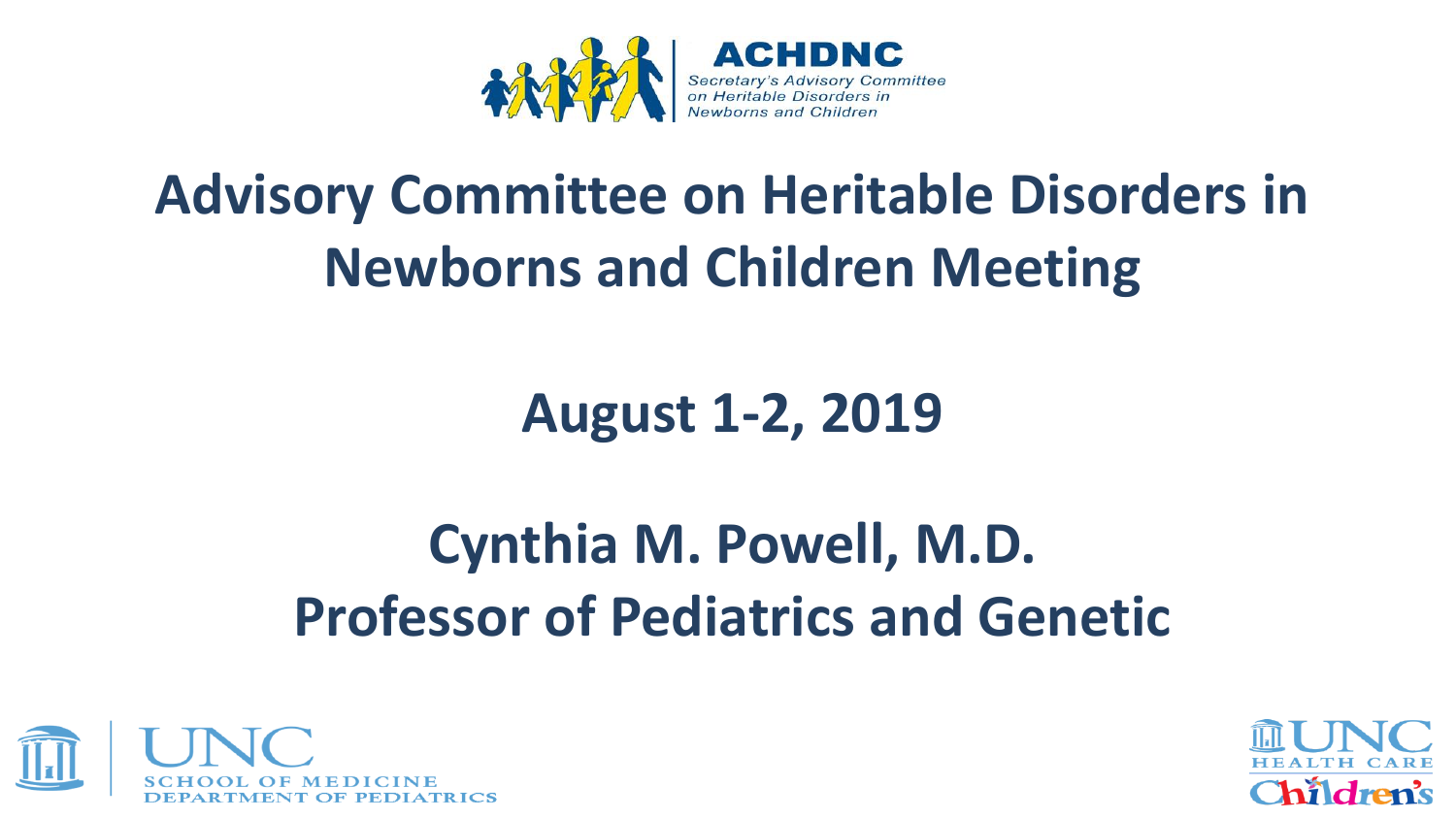### **ACHDNC Business**

# ■ Welcome **Roll Call Vote – April 2019 Minutes**



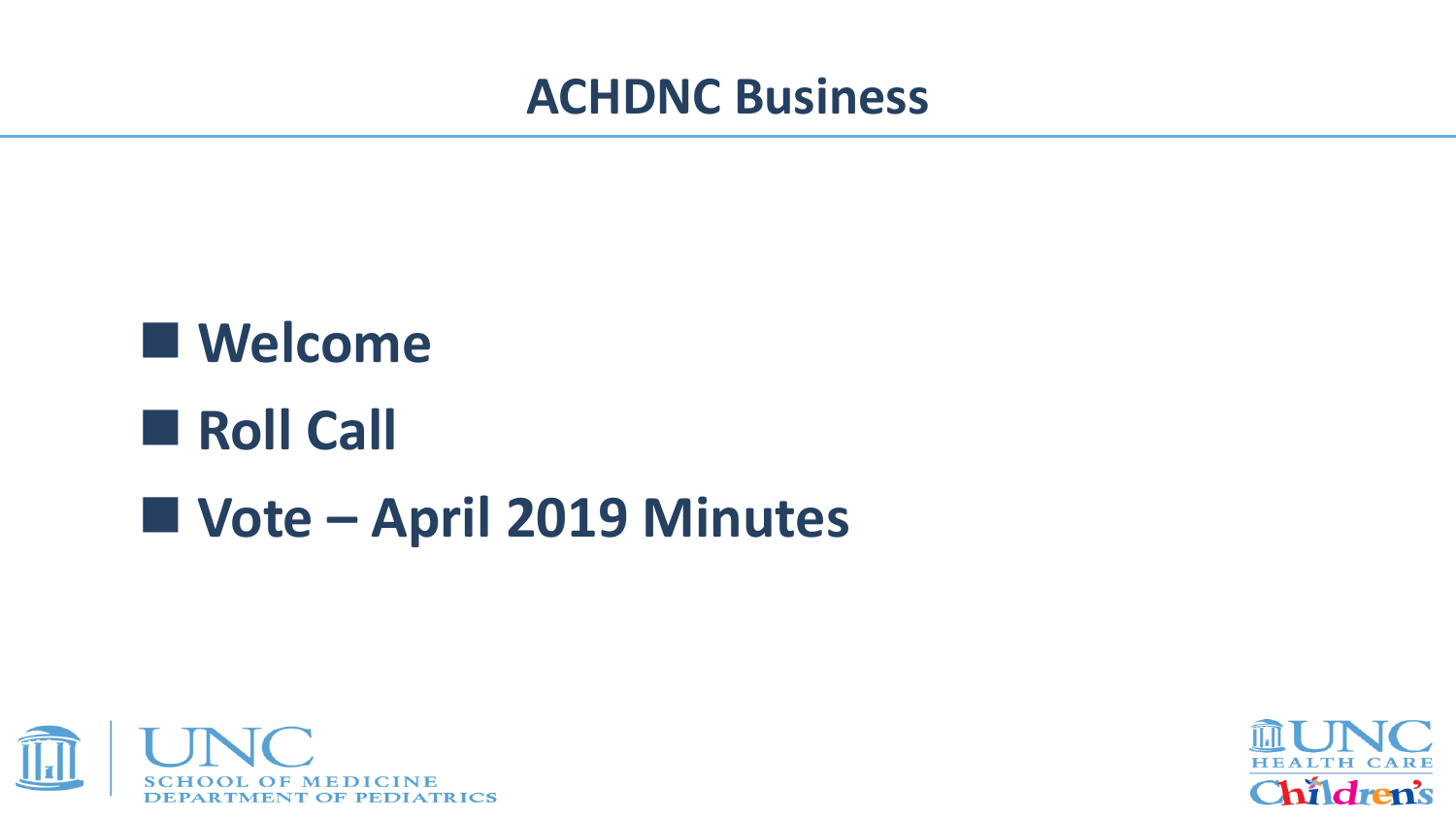### **NEW ORGANIZATION REPRESENTATIVES**

**Association of Women's Health, Obstetric & Neonatal Nurses** 

Jacqueline Rychnovsky, PhD, RN, CPNP, FAANP Vice President, Research, Policy and Strategic Initiatives, AWHONN





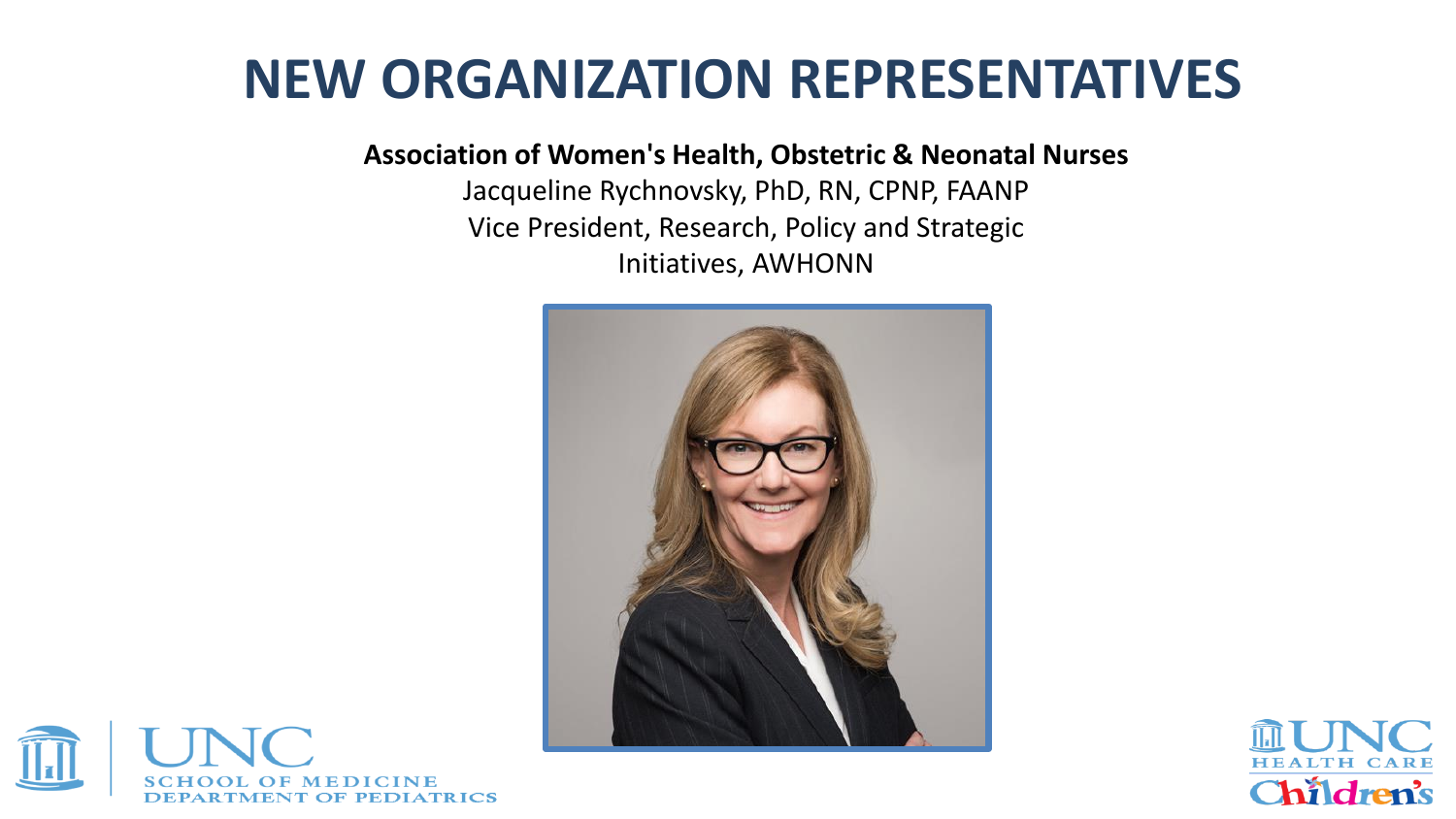## **NEW ORGANIZATION REPRESENTATIVES**

#### **Child Neurology Society**

Jennifer M. Kwon, MD MPH FAAN Director, Pediatric Neuromuscular Program American Family Children's Hospital Professor of Child Neurology, University of Wisconsin School of Medicine & Public Health





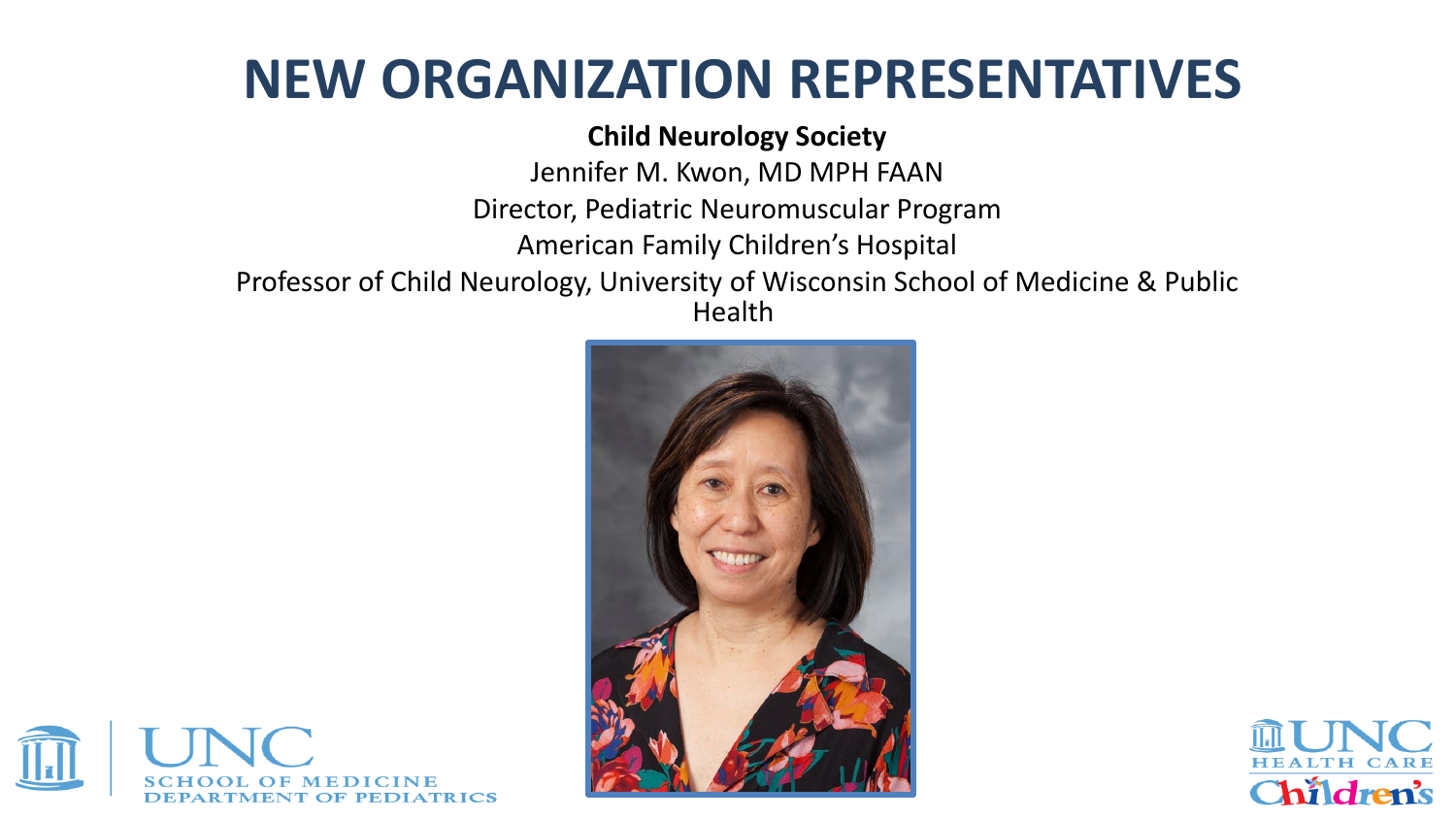### **THANK YOU**

### **OUTGOING ORGANIZATION REPRESENTATIVES**

#### **American College of Obstetricians & Gynecologists**

Britton Rink, MD, MS Mount Carmel Health Systems





#### **Society for Inherited Metabolic Disorders**

Shawn E. McCandless, MD Section Head, Genetics and Metabolism Children's Hospital Colorado



#### **Department of Defense**

COL Adam Kanis, MD, PhD, FACMG Lieutenant Colonel, Medical Corps, US Army Consultant to the (Army) Surgeon General for Clinical Genetics, Department of Pediatrics, Tripler Army Medical Center

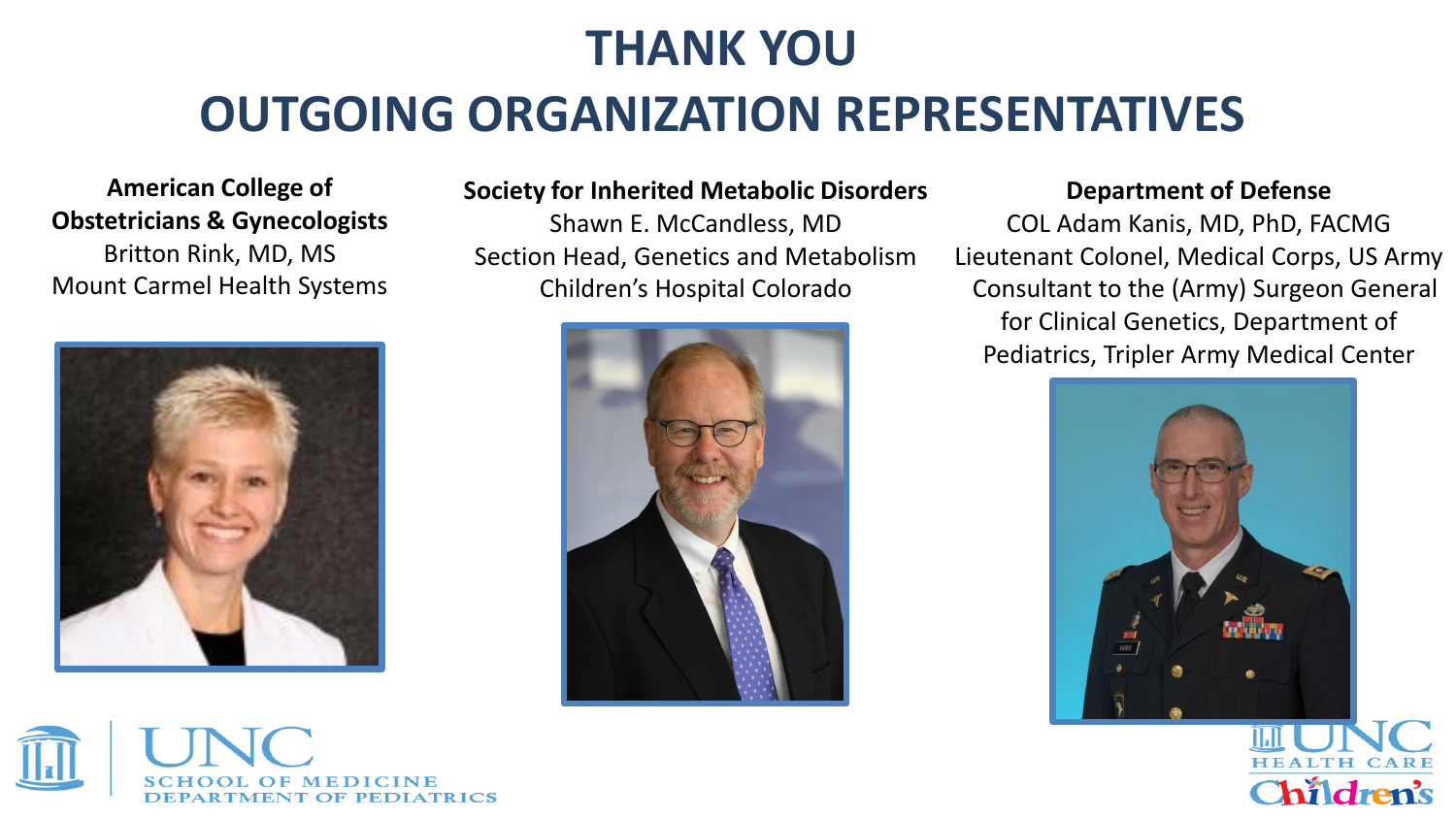### **NEW ORGANIZATION REPRESENTATIVE AMERICAN COLLEGE OF OBSTETRICIANS & GYNECOLOGISTS**

**Steven J. Ralston, MD, MPH** 

Chair, OB/GYN Pennsylvania Hospital



![](_page_5_Picture_4.jpeg)

![](_page_5_Picture_5.jpeg)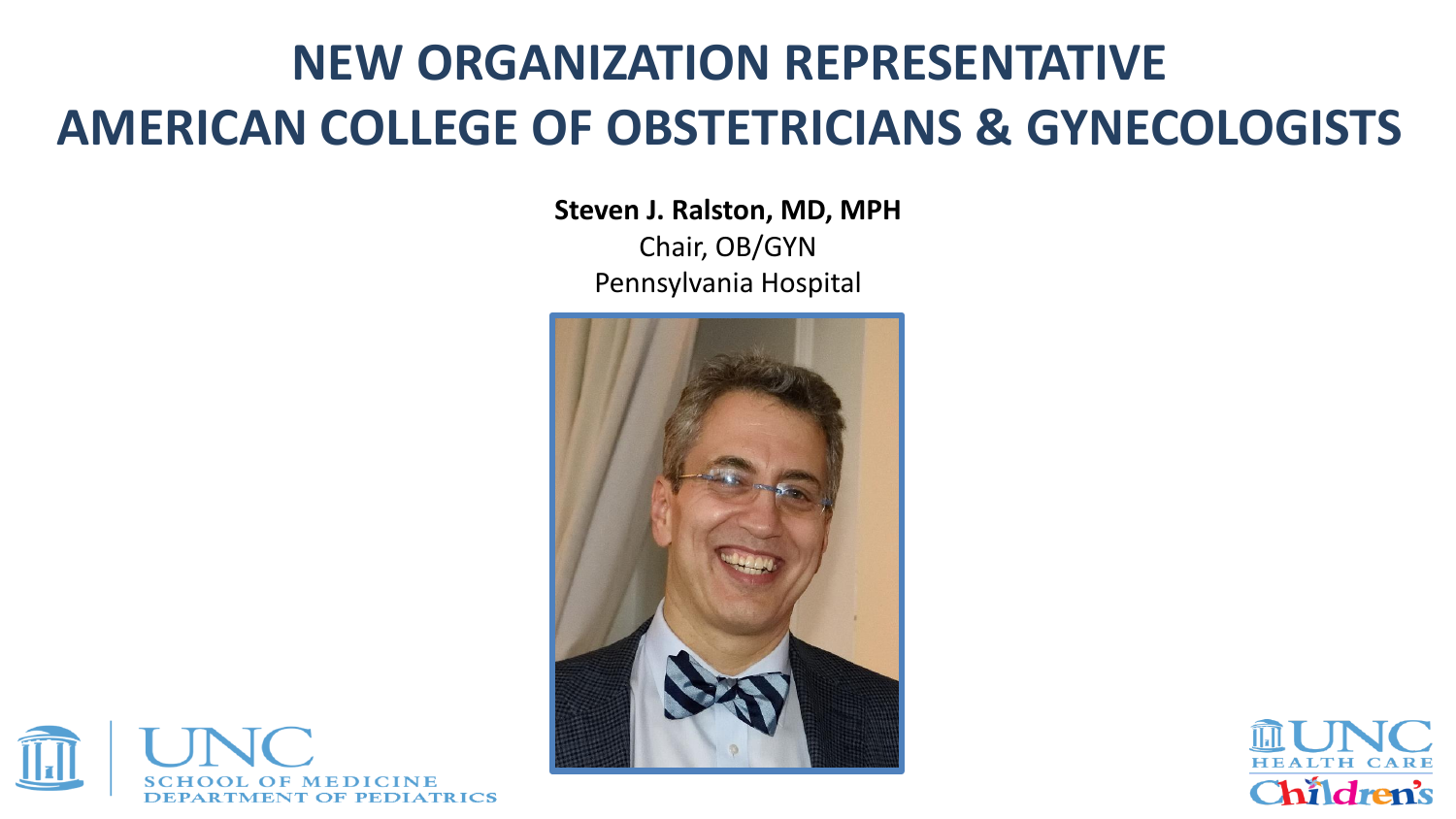### **NEW ORGANIZATION REPRESENTATIVE SOCIETY FOR INHERITED METABOLIC DISORDERS**

#### **Georgianne Arnold, MD**

#### Clinical Research Director, Division of Medical Genetics UPMC Children's Hospital of Pittsburgh

![](_page_6_Picture_3.jpeg)

![](_page_6_Picture_4.jpeg)

![](_page_6_Picture_5.jpeg)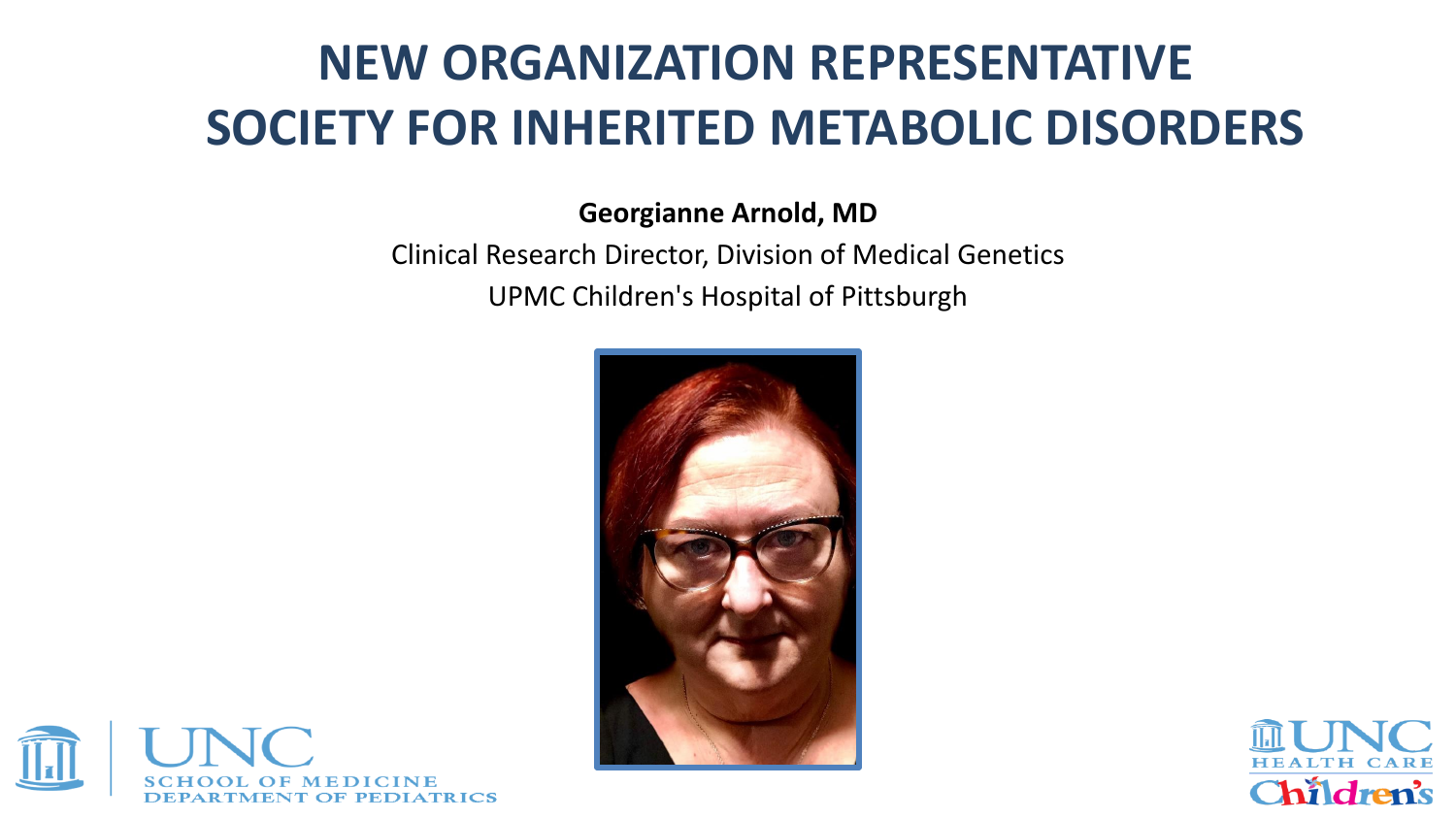# **NEW ORGANIZATION REPRESENTATIVE DEPARTMENT OF DEFENSE**

Jacob Hogue, MD Lieutenant Colonel, Medical Corps, US Army Chief, Genetics of the Madigan Army Medical Center

![](_page_7_Picture_2.jpeg)

![](_page_7_Picture_3.jpeg)

![](_page_7_Picture_4.jpeg)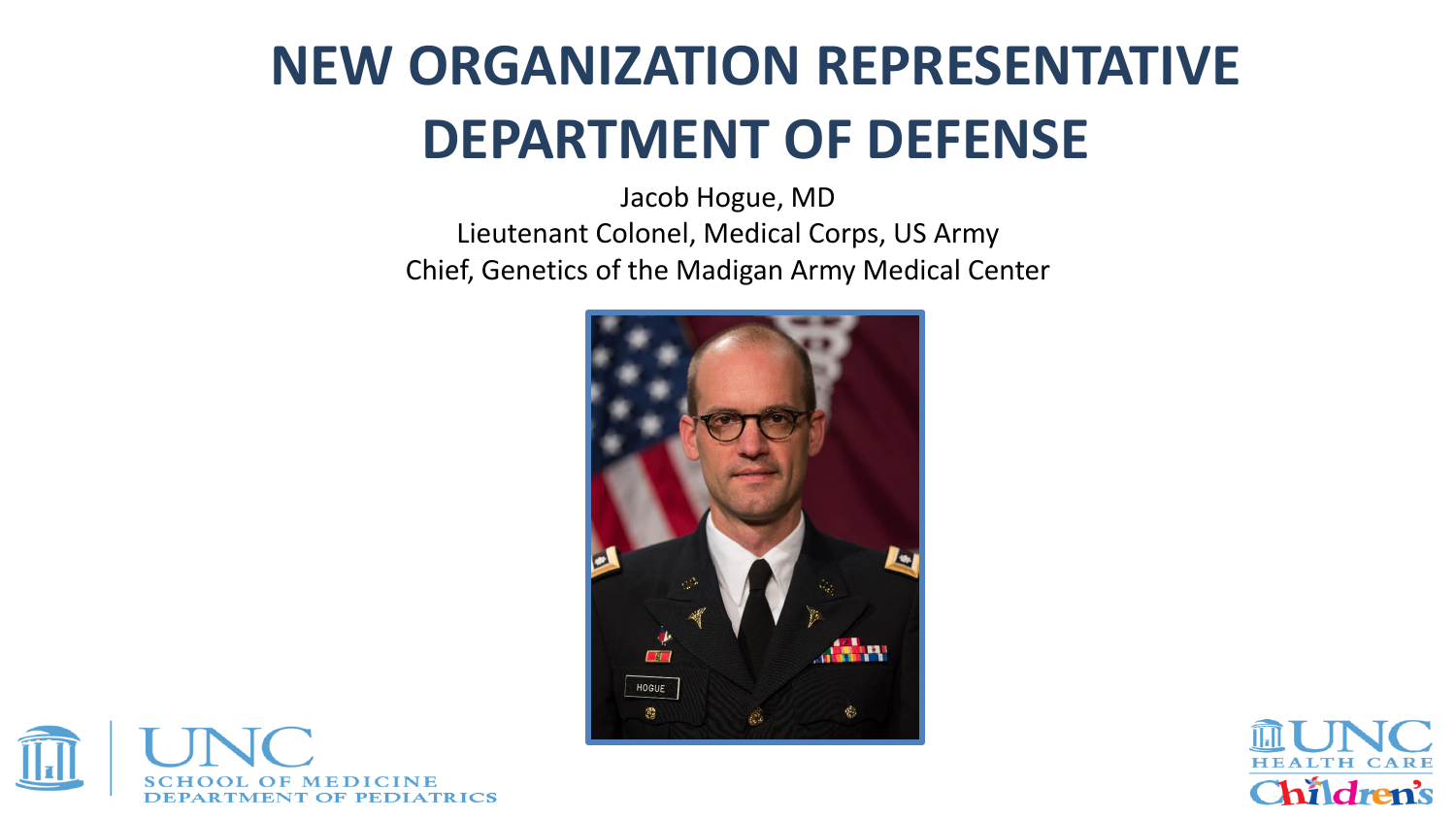### **ACHDNC REPORT**

# *MEDICAL FOODS FOR INBORN ERRORS OF METABOLISM: THE CRITICAL NEED TO IMPROVE PATIENT ACCESS*

![](_page_8_Picture_2.jpeg)

![](_page_8_Picture_3.jpeg)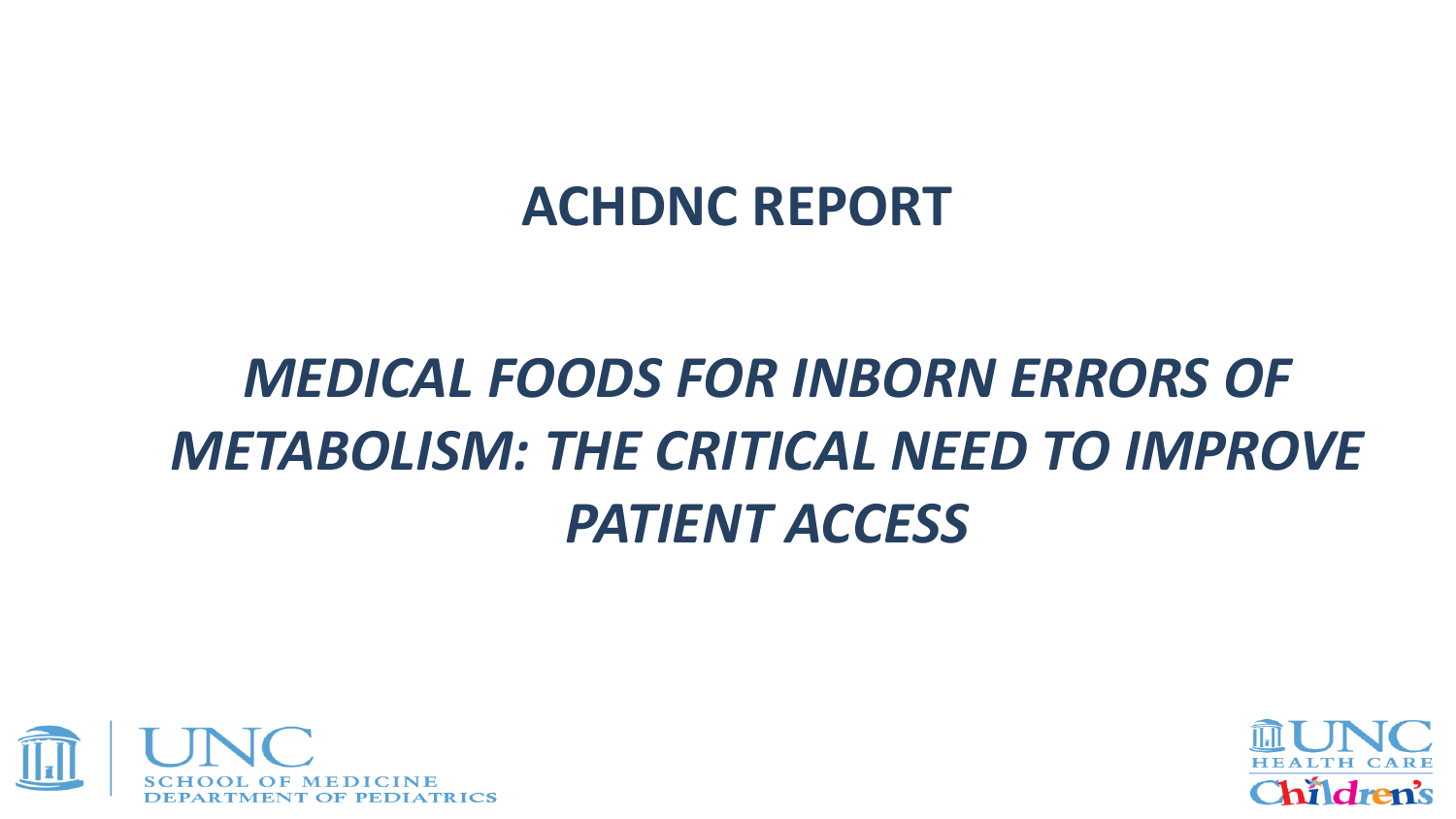### **FUTURE MEETINGS DATES**

- **November 7-8, 2019 (in person and webcast)**
- **February 13-14, 2020**

• **Meeting dates through 2023 can be found on the Committee's website:** 

 **https://www.hrsa.gov/advisory-committees/heritable disorders/meetings/index.html** 

![](_page_9_Picture_5.jpeg)

![](_page_9_Picture_6.jpeg)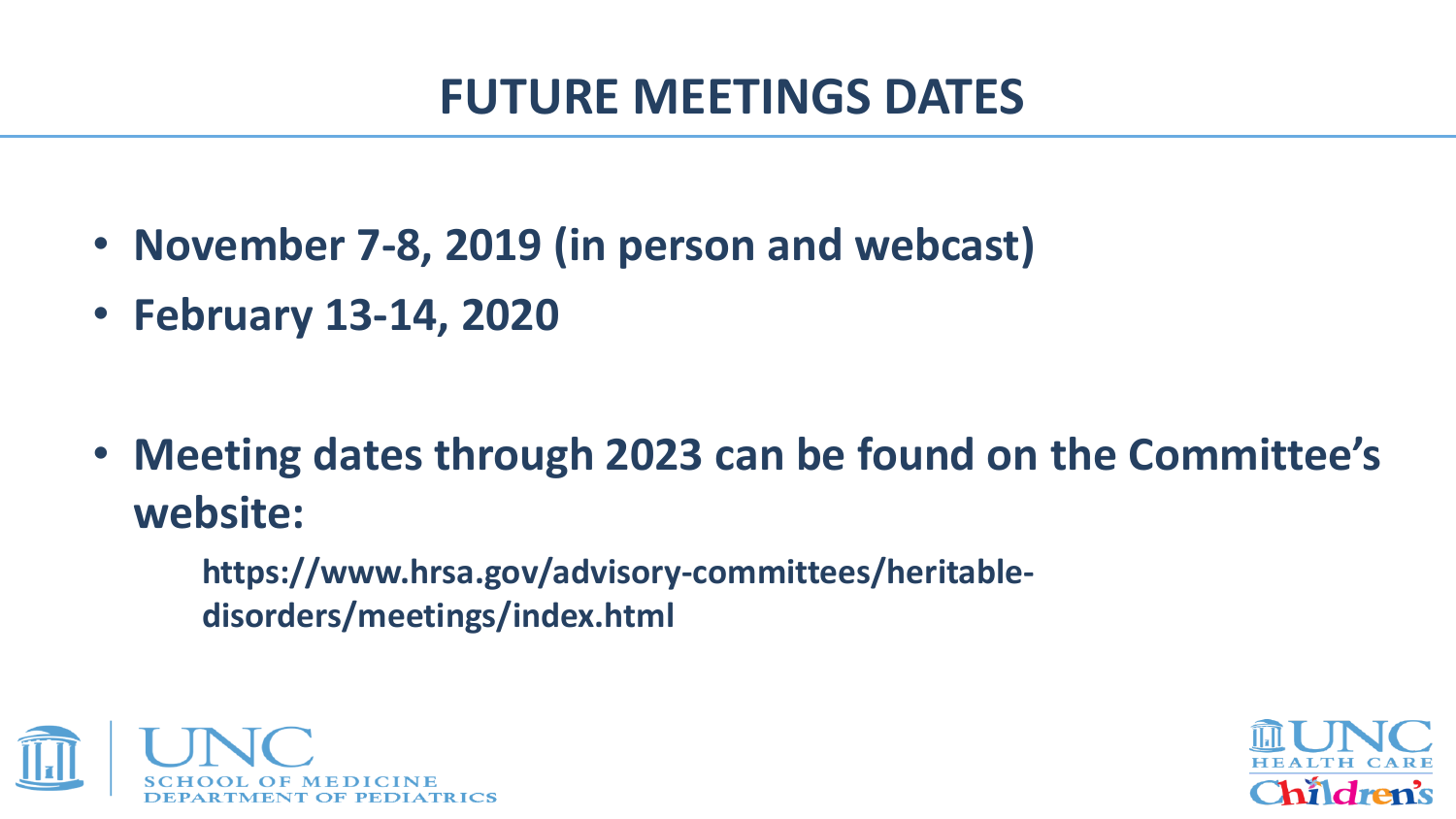### **MEETING TOPICS Thursday, August 1, 2019**

- Improving Detection of Newborns at Risk for Homocystinuria and Congenital Adrenal Hyperplasia
- Public Comments related to the RUSP Condition Nomination and Evidence Review Process
- Presentations and Committee Discussion on the RUSP Condition Nomination and Evidence Review Process

![](_page_10_Picture_4.jpeg)

![](_page_10_Picture_5.jpeg)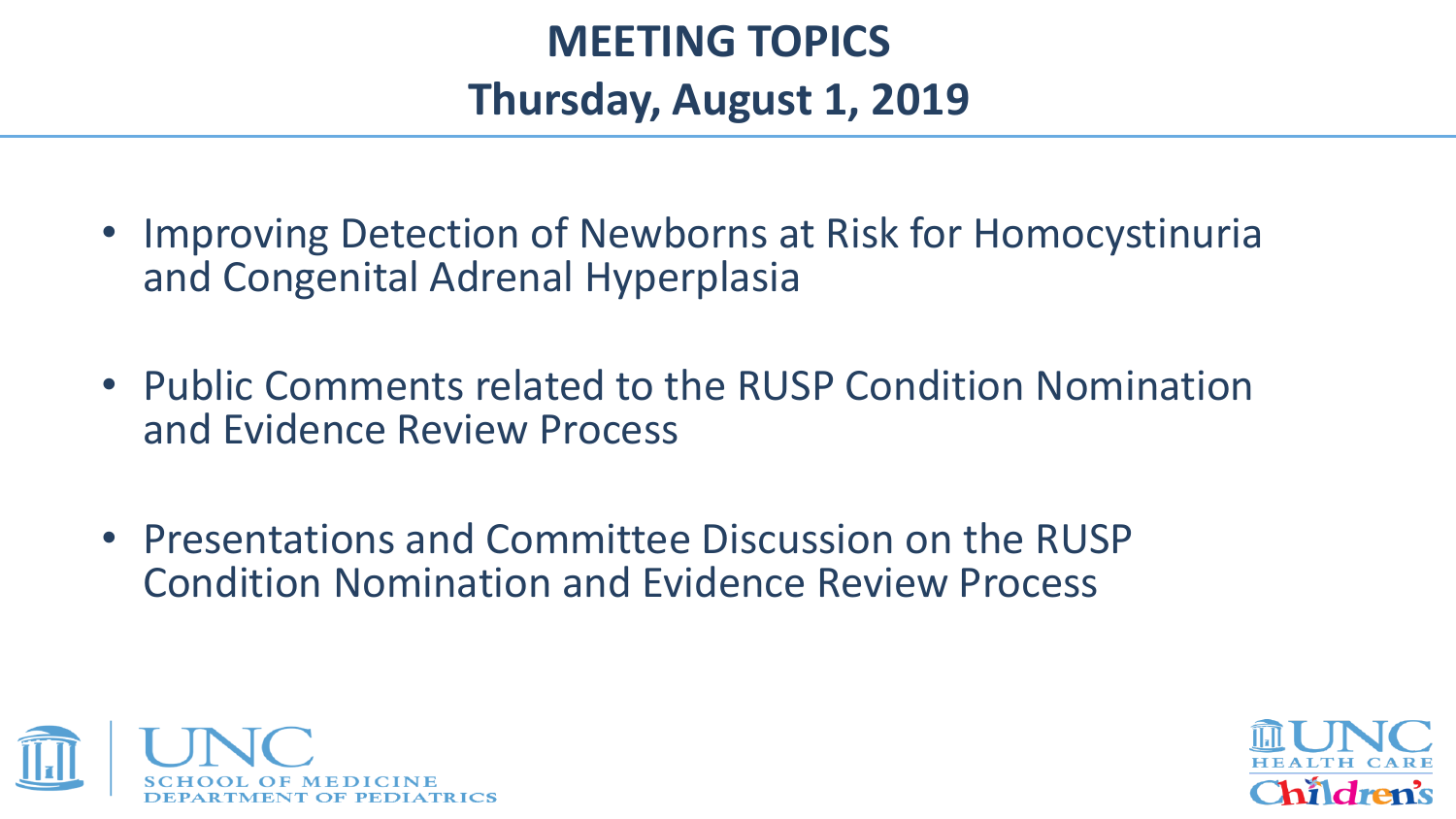### **MEETING TOPICS Friday, August 2, 2019**

- International Rare Disease Research Consortium (IRDiRC)
- Implementation of RUSP Conditions Report
- Linking Data Resources
- Public Comments
- Workgroup Updates

![](_page_11_Picture_6.jpeg)

![](_page_11_Picture_7.jpeg)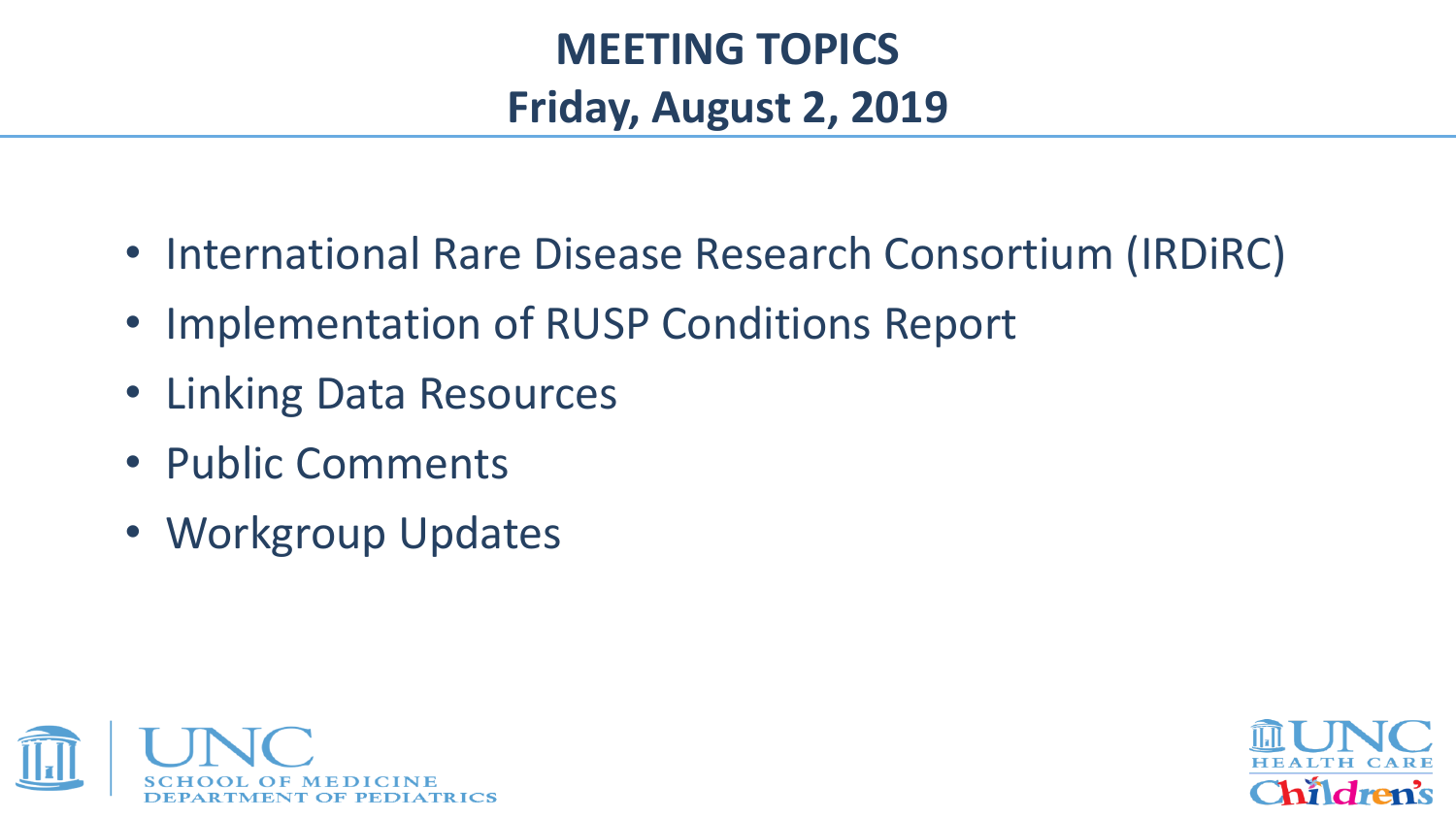### Workgroup Meetings

- 1. Discuss current gaps in the field, topics or issues the Workgroup(s) could help address, and specific projects ideas.
	- Next steps:
		- August Meeting: present summary of the discussion, including ideas for topics or projects, to the Committee tomorrow
		- November Meeting: the Committee will consider ideas and next steps for the Workgroups (e.g. new charges).
- 2. Feedback on the components of the RUSP condition nomination and evidence review process discussed at today's meeting.

![](_page_12_Picture_6.jpeg)

![](_page_12_Picture_7.jpeg)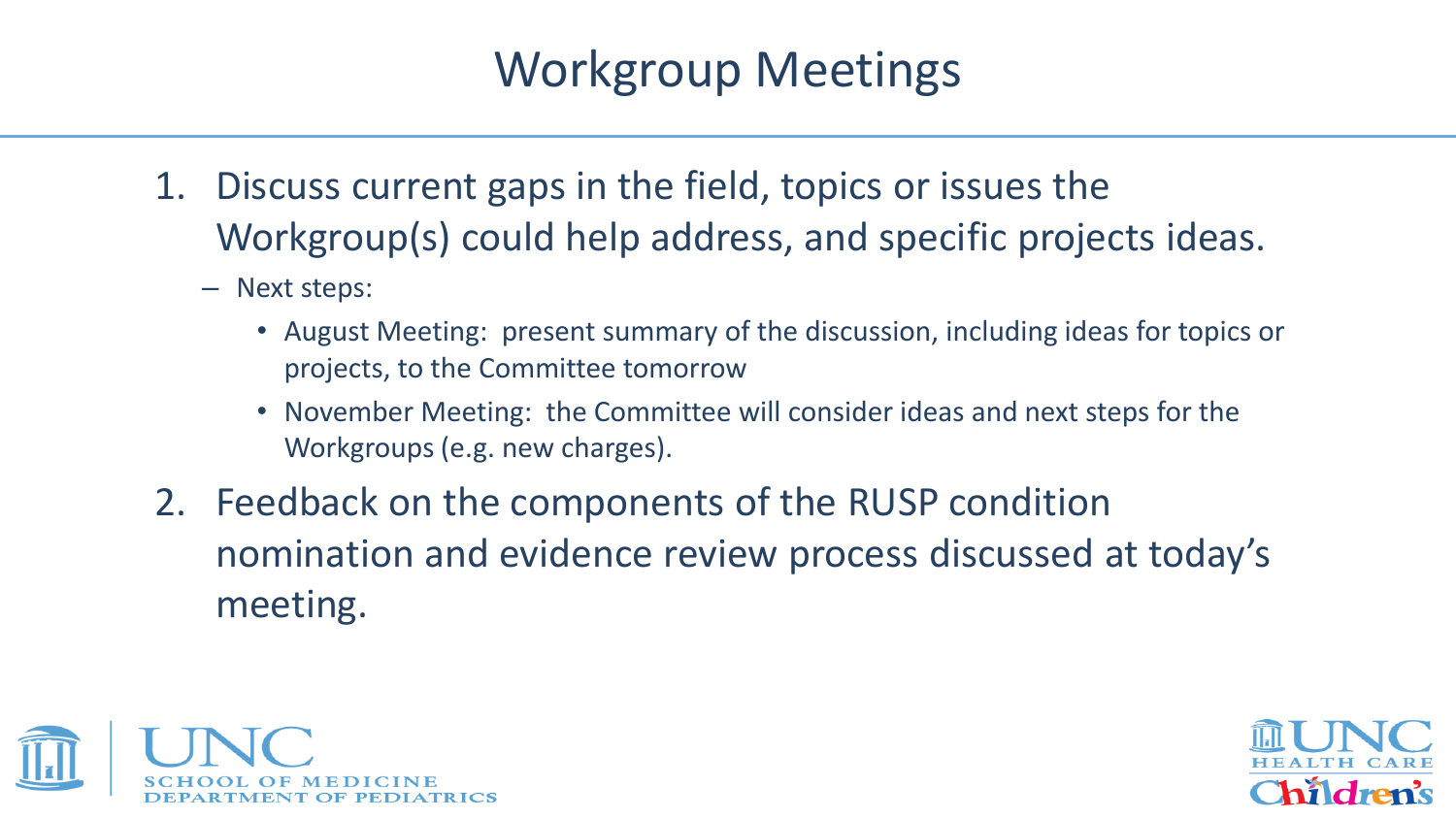### **Advisory Committee on Heritable Disorders in Newborns and Children**

- **Established under the Public Health Service Act, Title XI, § 1109 (42 U.S.C. 300b-10), as amended by the Newborn Screening Saves Lives Reauthorization Act of 2014 (P.L. 113-240)**
- **All federal committees governed by the Federal Advisory Committee Act (FACA), Public Law 92-463, as amended (5 U.S.C. App. 2), and by 41 C.F.R. Parts 101-6 and 102-3**
- **FACA sets the standards for the establishment, utilization, and management of Federal Advisory committees**

![](_page_13_Picture_4.jpeg)

![](_page_13_Picture_5.jpeg)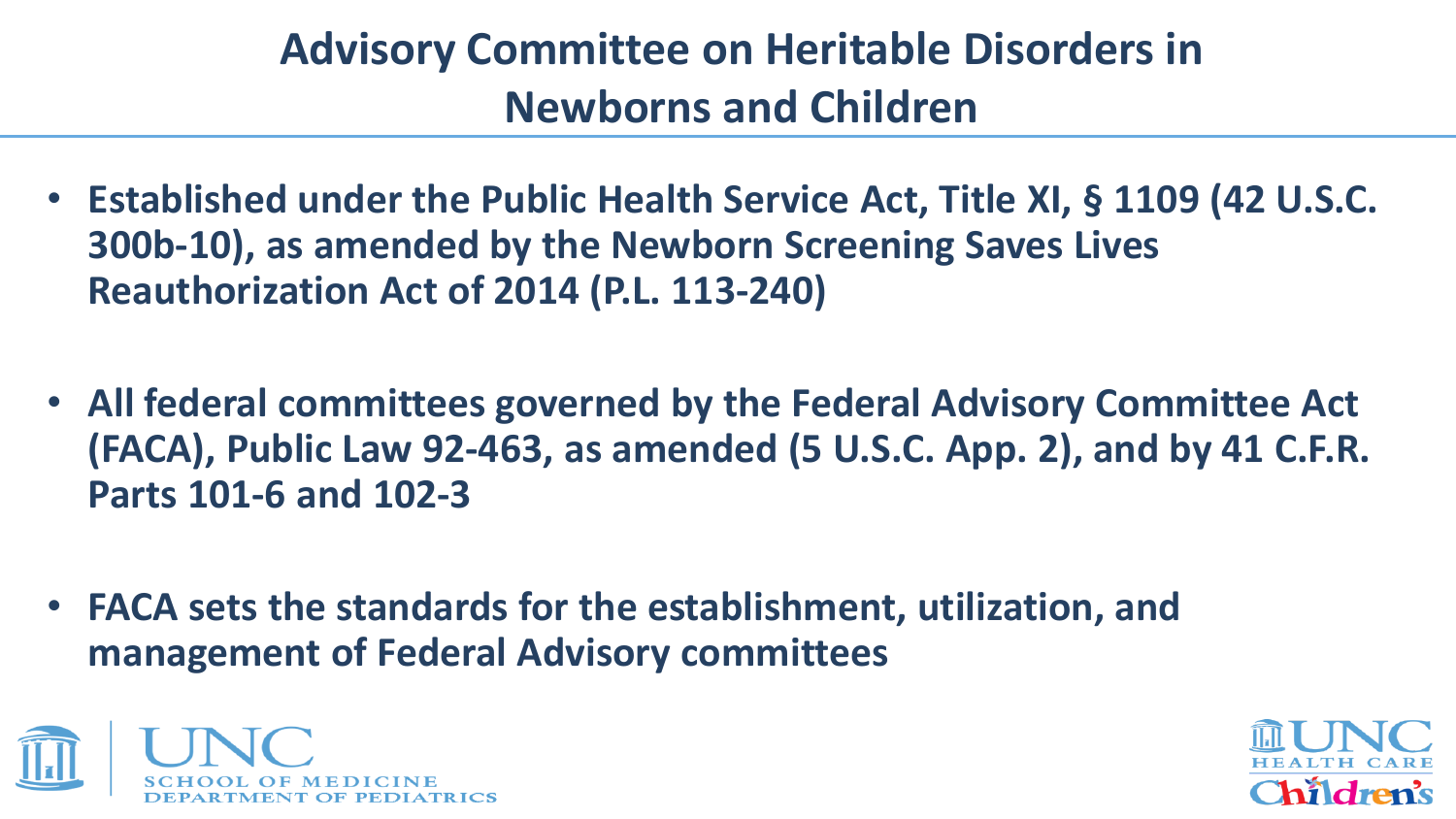### **Ethics and Conflicts of Interest (CIOs)**

- **Advisory to the Secretary of HHS**
- **Inquiries about the Committee**
- **When to recuse:** 
	- In all matters likely to affect the financial interests of any organization with which you serve as an officer, director, trustee, or general partner unless you are also an employee of the organization or unless you have received a waiver from HHS authorizing them to participate.

![](_page_14_Picture_5.jpeg)

![](_page_14_Picture_6.jpeg)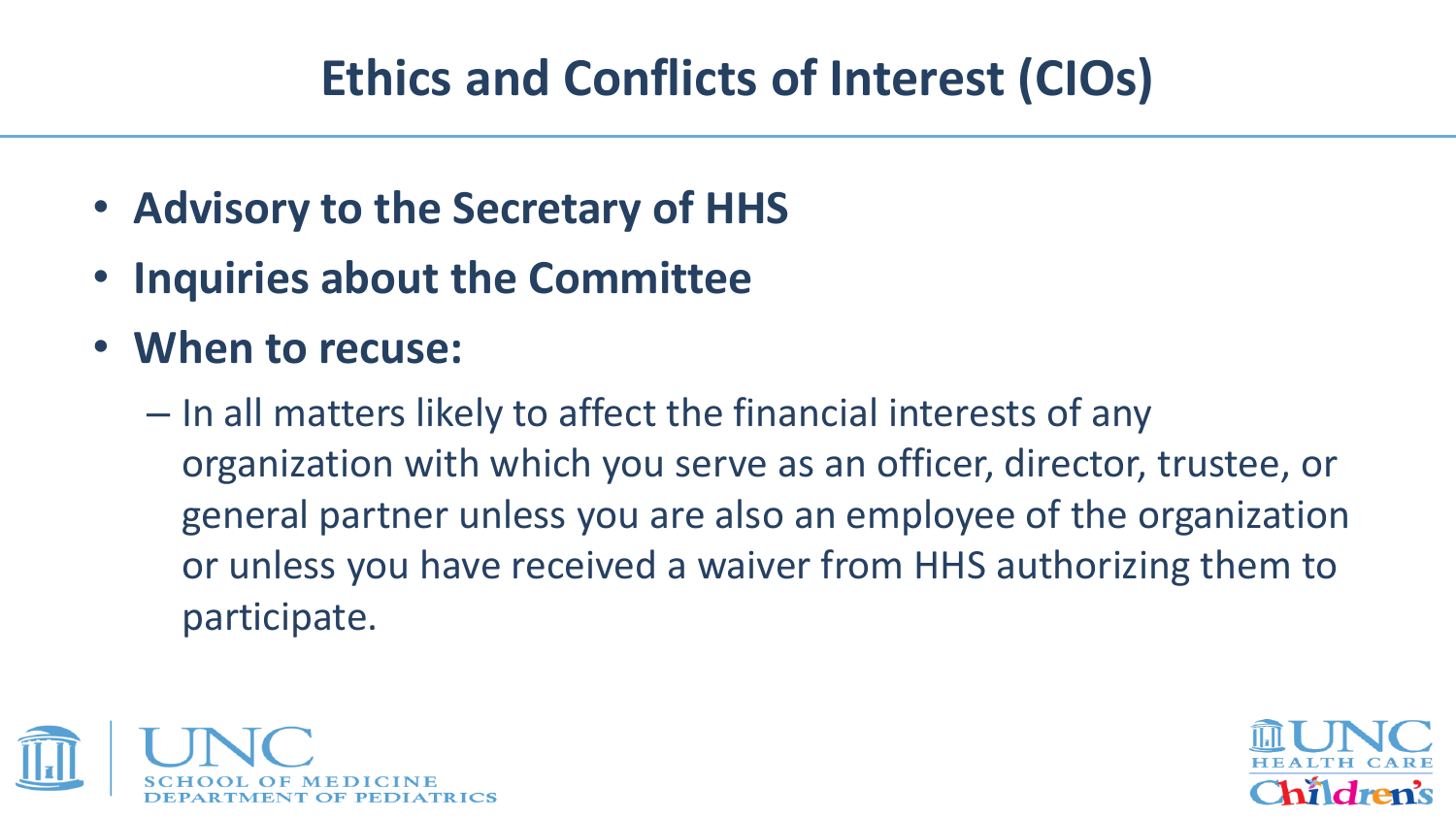### **Meeting Participation**

- **All Committee meetings are open to the public.**
- **If the public wish to participate in the discussion, the procedures for doing so are published in the Federal Register and announced at the opening of a meeting.**
- **The Notice of Meeting in Federal Register indicated two options for public comment:** 
	- Oral Comments 6 requests received
	- Submit written statements 1 written statement received
		- Committee members receive copies of all written statements submitted
- **Any further public participation will be solely at the discretion of the Chair and DFO**

![](_page_15_Picture_8.jpeg)

![](_page_15_Picture_9.jpeg)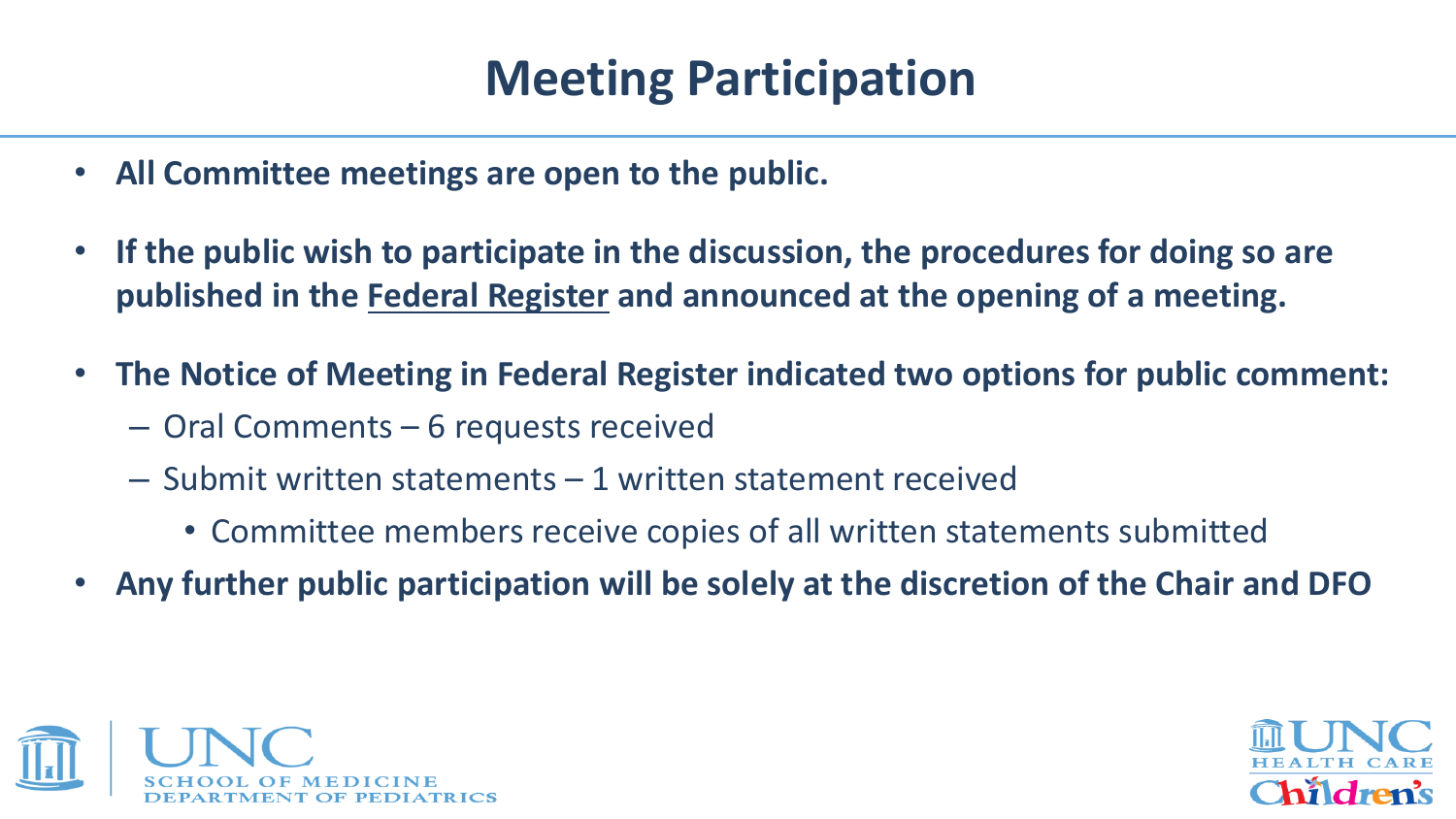# **5600 Fishers Lane Building Info**

- **Visitors only have access the Pavilion, cafeteria, restrooms, and meeting rooms.** 
	- **All areas of the facility are restricted and require an escort by a HRSA staff member. No exceptions.**
- **If you need to leave and re-enter, you will be required to go through security screening again and will require a HRSA escort to meet you at Security to escort you in the building.** 
	- **15 minutes prior to and after the lunch break ends a HRSA escort will be at the main entrance for those who need to leave and return.**
	- **For other re-entry needs, please notify a HRSA staff member or a registration team member.**

![](_page_16_Picture_6.jpeg)

![](_page_16_Picture_7.jpeg)